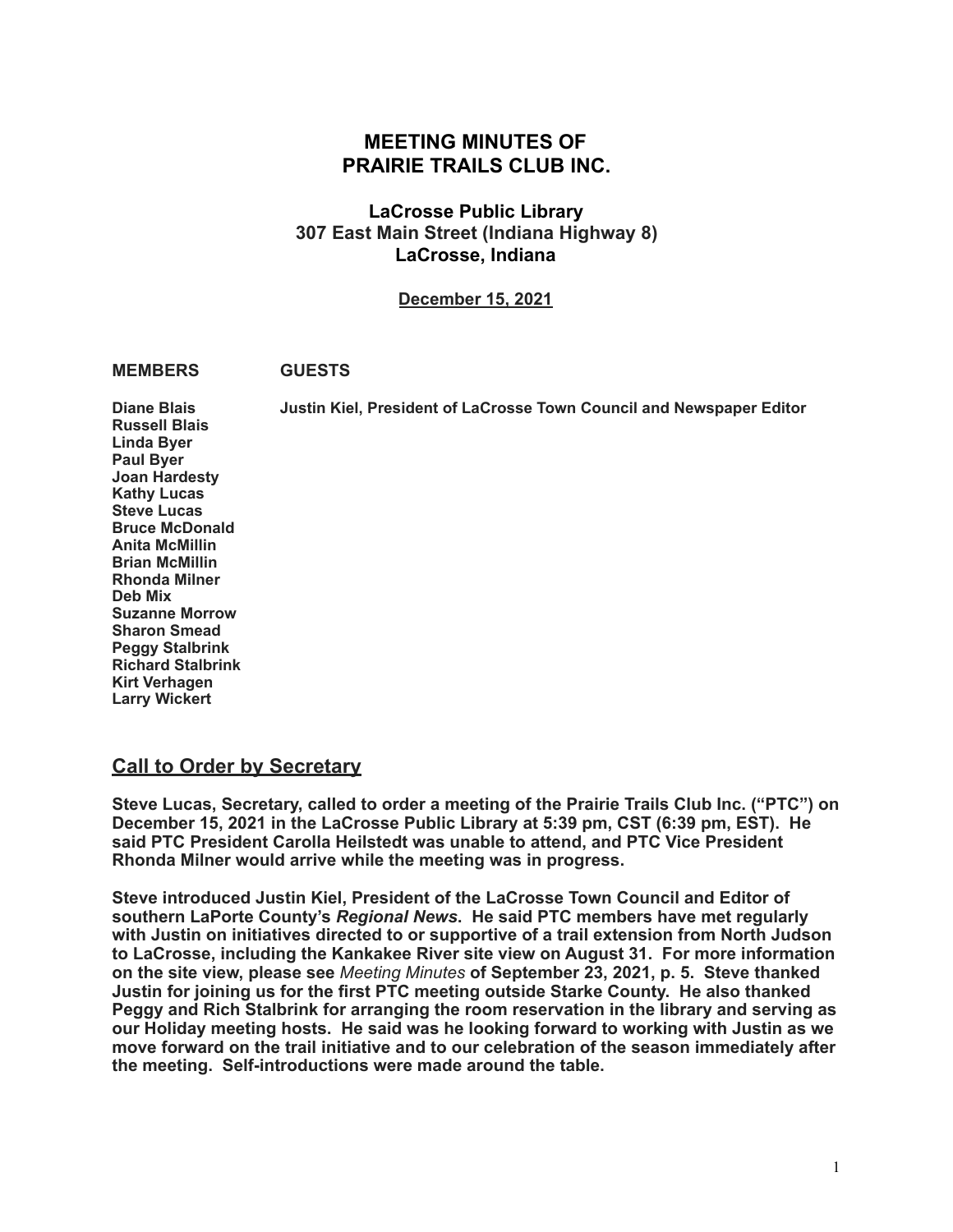



December 15, 2021 Membership Meeting in the LaCrosse Public Library. In the left image from left to right facing, Paul Byer, Richard Stalbrink, Peg Stalbrink, Brian McMillin and Anita McMillin and opposite Sharon Smead. In the right image from left to right Justin Kiel, Larry Wickert, Russell Blais, Diane Blais, and Steve Lucas. Images by Kathy Lucas

## **Review and Approval of Membership Minutes of November 16, 2021**

**Paul Byer moved to approve the minutes of the November 16, 2021 membership meeting without amendment. Kirt Verhagen seconded the motion and the motion carried.** 

## **Report of Board of Directors Organizational and Annual Meeting**

**The Board of Directors assembled earlier in the evening for its Organizational and Annual Meeting. Board Members present were Kirt Verhagen, Diane Blais, Larry Wickert, Peg Stalbrink and Steve Lucas. Also present was Treasurer Kathy Lucas. Steve was elected Chair and Peg Vice Chair. Carolla was re-elected Secretary. After the members review and approve the Board minutes, they will be circulated to the membership.** 

## **Review and Approval of Treasurer's Report**

**Kathy Lucas provided written copies of the Treasurer's Report as follows:** 



#### **Treasurer's Report December 15, 2021**  *LaCrosse Public Library*

## **FIRST FARMERS BANK & TRUST (FFBT)**

| <b>Balance forward from 11/16/21</b> |                                                                              | \$334,251.16 |
|--------------------------------------|------------------------------------------------------------------------------|--------------|
| <b>INCOME</b>                        |                                                                              |              |
| 11/16/21<br>12/06/21                 | Amazon Smile Donation (from % of purchases)<br>Peggy Stalbrink & Diane Blais | \$5.75       |
|                                      | (Sale of crafts & baked goods @ Chesapeake Bazaar)                           | 231.00       |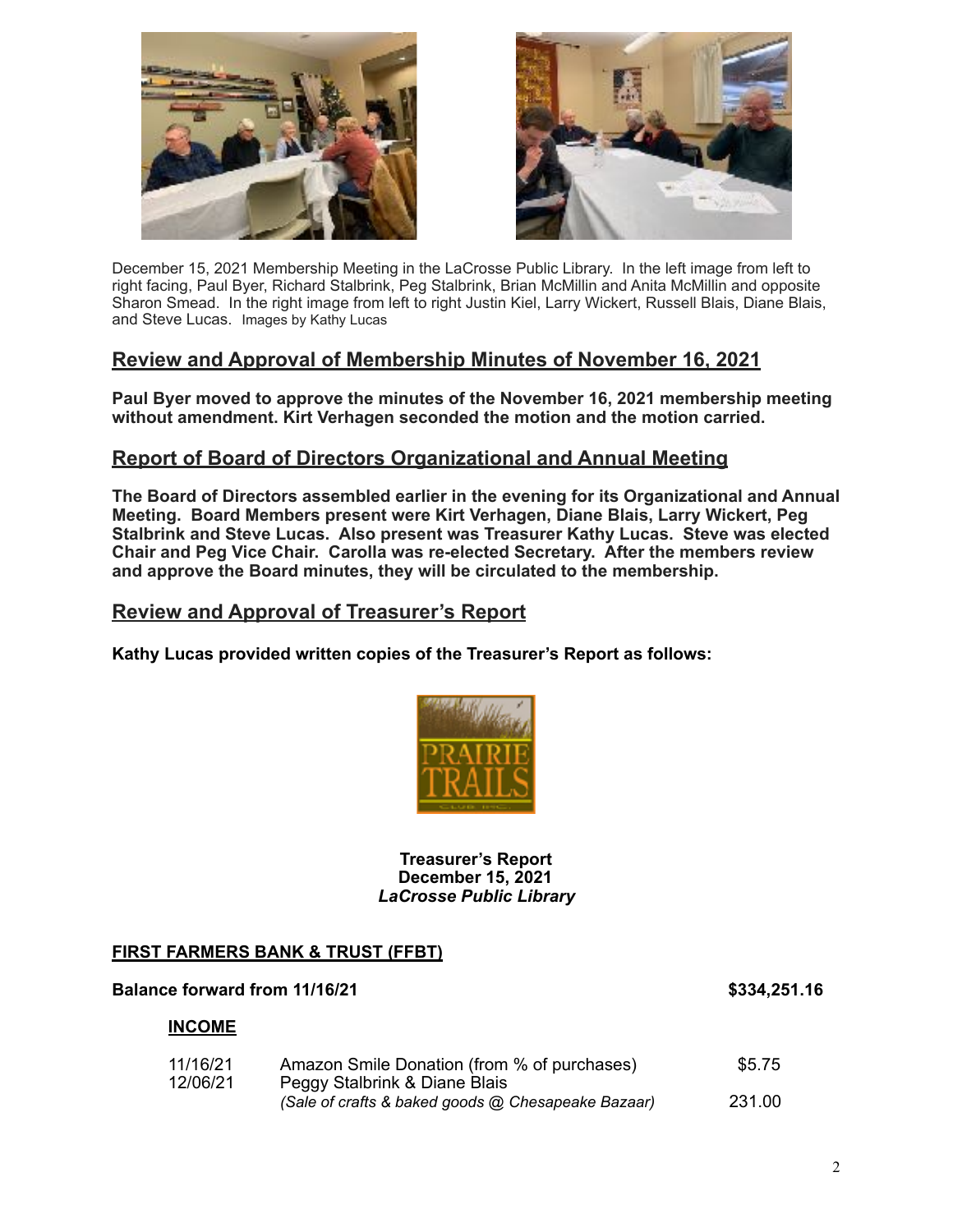| 12/07/21        | Peggy Stalbrink, Diane Blais & Anita McMillin<br>(Sale of crafts & baked goods @ Bass Lake Bazaar)             | 331.00               |
|-----------------|----------------------------------------------------------------------------------------------------------------|----------------------|
|                 | <b>Total Income</b>                                                                                            | 567.75               |
|                 |                                                                                                                | \$334,818.91         |
| <b>EXPENSES</b> |                                                                                                                |                      |
| 11/16/21        | Check #1090 to R. Blais<br>(Reimbursement for fence/supplies)                                                  | \$52.29              |
| 11/16/21        | Check #1097 to D. Blais<br>(Reimbursement for cake/cookies for Ribbon Cutting)                                 | 100.35               |
| 11/19/21        | Check #1095 to P. Byer                                                                                         |                      |
| 11/23/21        | (Reimbursement for fence materials)<br>Check #1096 to Thomas Excavating<br>(Invoice #3 for trail construction) | 166.07<br>206,543.65 |
| 11/26/21        | Check #1097 to OTES<br>(TransAmerican Trail Signage)                                                           | 630.00               |
| 11/29/21        | Check #1085 to Zehner's Port a John, Inc.<br>(Temporary toilet for ribbon cutting ceremony)                    | 105.00               |
| 12/15/21        | Check #1101 to Starke County Highway Department<br>(Signs for Erie Trail extension)                            | 1,761.94             |
|                 | <b>Total Expenses</b>                                                                                          | 209,359.30           |

## **ENDING FFBT BALANCE AS OF 12/15/2021 \$125,459.61**

**Kathy thanked the members for their hard volunteer work in preparations for and sales at the two bazaars, for placing signage and fencing, advancing our partnership with Starke County Government officials, and for making the ribbon cutting ceremony such a great success. She said the modest but recurring donations through Amazon Smile were made possible by members and friends identifying the PTC to Amazon as a worthy nonprofit. Following a discussion with Brian McMillin, she made a technical correction to the description for check #1085.** 

**Sharon Smead moved to approve the Treasurer's Report as set forth in these minutes. Joan Hardesty seconded the motion and the motion carried.** 

## **Report of Southeast Trail Extension Workgroup**

**Members of the workgroup summarized efforts to complete final elements of the DNR's First Phase NextLevel Trails Grant. Larry Wickert said he expected Starke County would very shortly complete brush removal and submit a billing for the work to the Treasurer. This work was anticipated in the grant as part of our local match. Steve said new blackand-gold Erie Trail signs are being manufactured by TCS in Knox for inclusion on the two-mile extension. Kathy added that she was in process of identifying labor costs for fence and signage for which match credit will be sought. The final Thomas Excavating invoice is anticipated through Jonathon Geels of the Troyer Group. In addition, Geels is**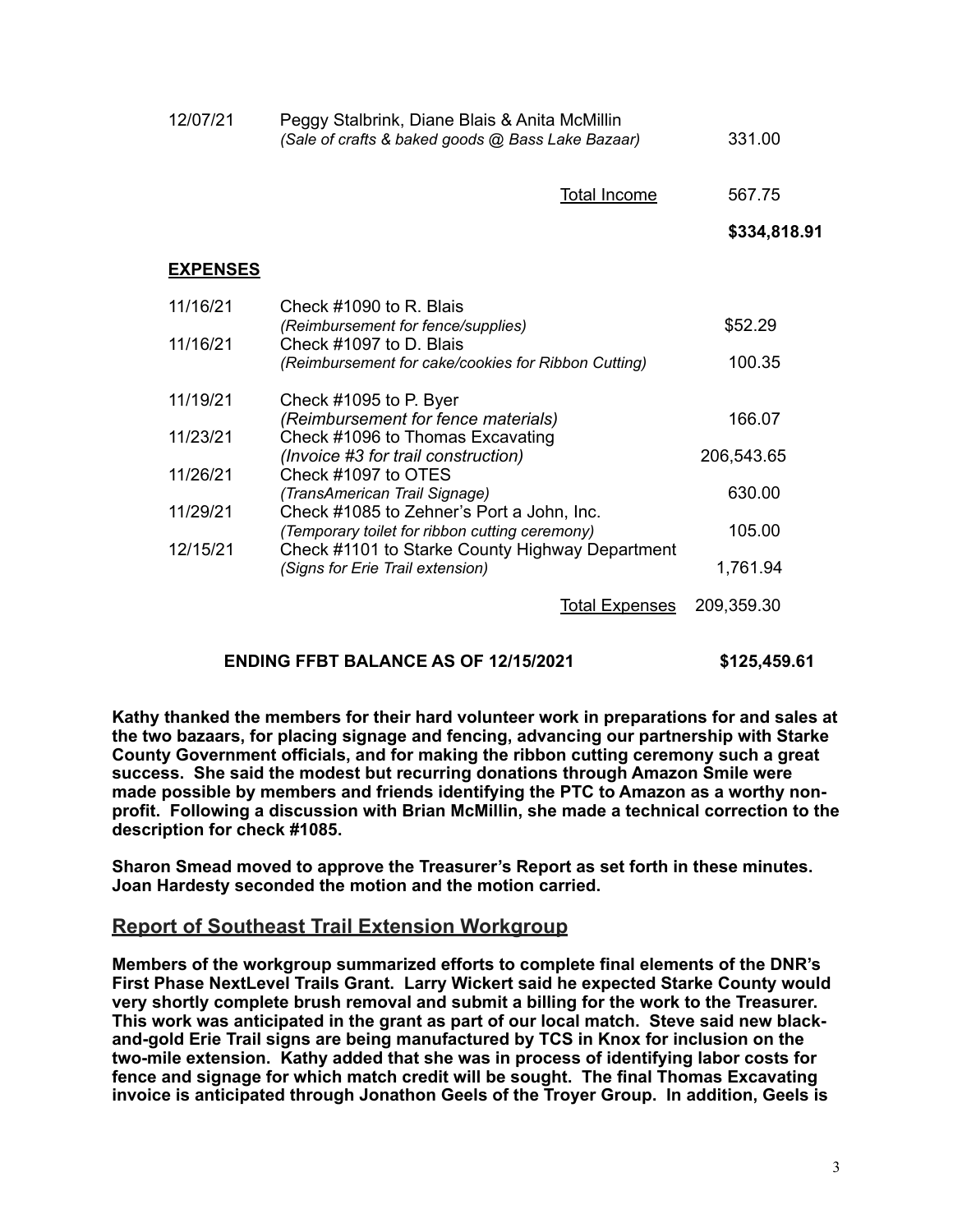**communicating with Lisa Herber, DNR Grants Coordinator, on achieving consensus with respect to punch list items which were identified during the October 22 trail extension discussion.** 

**Bruce McDonald asked the cost of the two-mile southeast extension. Although the actual cost cannot be determined until accounting is completed by the PTC and approved by the State of Indiana, the cost stated in Exhibit B of the Grant Agreement was \$490,888.18. Bruce said he read recently that a typical asphalt bicycle trail costs about \$1,000,000 a half-mile.** 

# **Report of Northwest Trail Extension Workgroup**

**Larry Wickert asked if workgroup participants have been named who would pursue a trail extension from Main Street in North Judson to State Road 8 in LaCrosse. Steve said he did not recall the status of membership but would check prior minutes and emails to help identify persons who have been active in the effort. He said he would name them in the draft minutes. When the draft minutes are emailed to PTC members and friends, he would also invite others to join the workgroup.** 

**After checking prior minutes and emails, the following persons were identified as having been active with discussions of the northwest trail extension:** Russ Blais, Bruce Fingerhut, Carolla Heilstedt, Kathy Lucas, Kathy Lucas, Steve Lucas, Brian McMillin, Max Rehlander, Kirt Verhagen, Larry Wickert and Sharon Smead. **This list is intended to address primarily the segment of the proposed trail from North Judson to the center of a bridge over the Kankakee River at English Lake. The list is shared with the understanding others may be interested and that some of the persons identified may no longer wish to participate.** 

**Justin Kiel outlined the opportunities and challenges posed by the project. An important opportunity is provided by the Trail Easement Agreement issued by the Northern Indiana Railroad LLC in favor of the PTC. Copies of the document have been recorded both in LaPorte and Starke Counties. But the document does not provide an opportunity for an easement northwest of LaPorte County Road 875 West. For the trail to enter the LaCrosse Town limits, an additional agreement or agreements must be achieved. There are other challenges for building or rehabilitating a bridge over the Kankakee River at English Lake.** 

**Larry reflected there are issues for trail extension within the Town of North Judson. Kathy said these might be addressed by a memorandum of understanding for usage in the former rail corridor within town among the Hoosier Valley Railroad Museum, the Town of North Judson, the Northern Indiana Railroad LLC, and the PTC. Kirt concurred and said he believed a discussion should be scheduled among these entities.** 

**Justin suggested the greatest challenge was to obtain funding sufficient for the nine-mile corridor between North Judson and LaCrosse. In August, Max Rehlander inspected the two former railroad bridges at English Lake. Focusing on the former C&O Railroad Bridge, Max provided an Engineer's Opinion of Probable Costs estimating the total project at \$3,714,600 (LaPorte County portion at \$1,953,000 and Starke County portion at \$1,761,600).** 

**Russ reflected the Pennsylvania Railroad Bridge might offer an appealing alternative to the C&O Railroad Bridge. Unlike the C&O bridge, the Pennsylvania bridge does not serve an active railroad. Also, the GIS suggests the DNR owns the Pennsylvania bridge, and DNR might concur in its use for the trail. Russ has tried to clarify with DNR whether**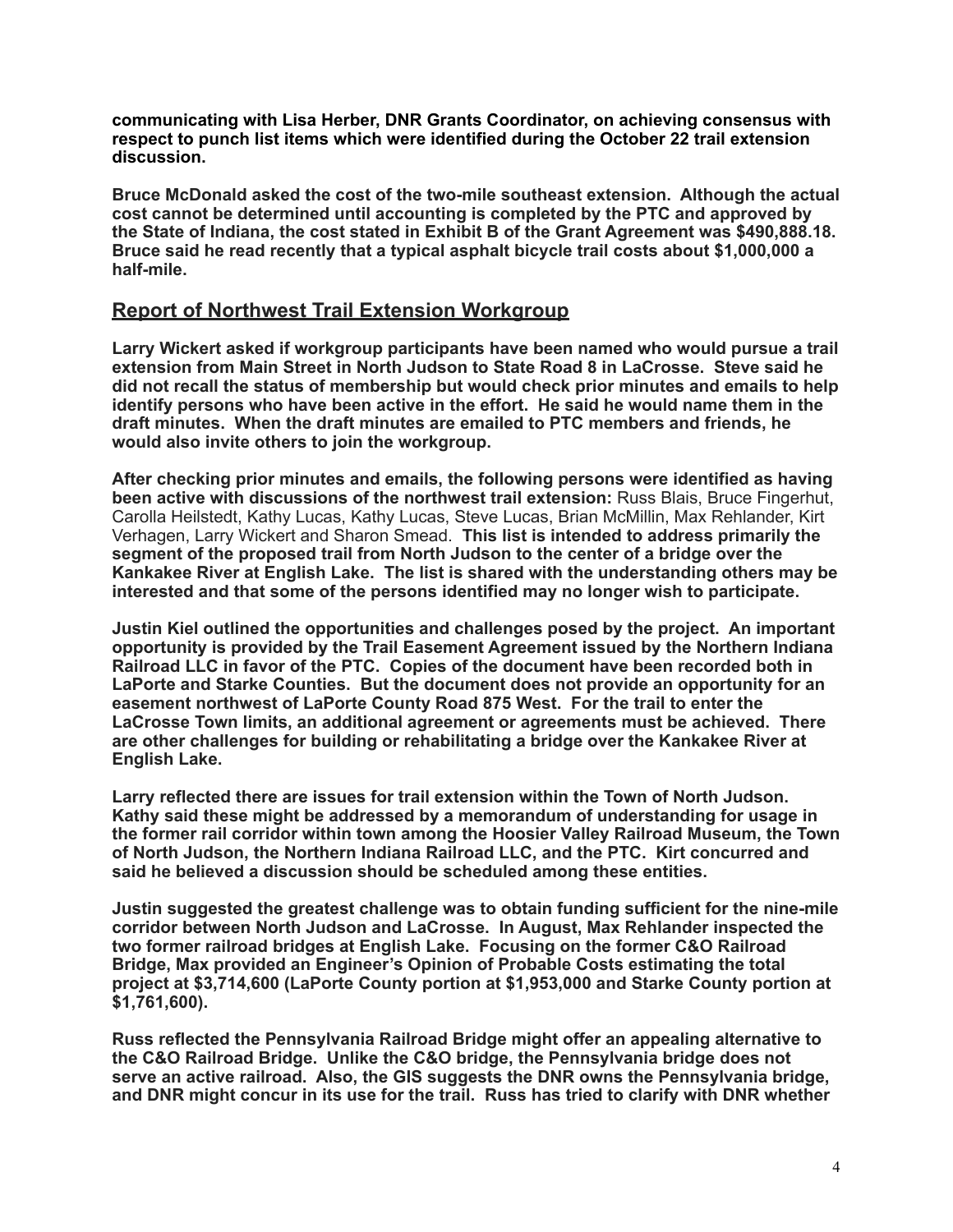**it owns the Pennsylvania bridge, but the effort has so far been unsuccessful. Also, the Trail Easement Agreement between the Northern Indiana Railroad and the PTC does not apply, and access to the Pennsylvania bridge would also have to be acquired.** 

**The membership discussed an appropriate name for the trail if extended between North Judson and LaCrosse. The former Erie Railroad did not cross the Kankakee River at English Lake but rather it crossed the river three miles west near Horseshoe Bend and in the vicinity of Wilders. Using the name "Erie Trail" would be historically inaccurate and possibly confusing. Kirt had previously suggested using the name "Grand Kankakee Marsh Trail" (or perhaps it might be abbreviated as "GKM Trail") reflecting its unique geographic and historic context.** 

## **Branding, Identity and Continuity ("BIC") Committee Report**

**The BIC Committee met by ZOOM on December 9. Committee members are Russ, Linda, Susan Byer, Carolla, Kathy, Steve, Yancy Lucas, Bruce McDonald, Suzanne Morrow, Kirt, Brian and Deb. The PTC is particularly pleased that Susan and Yancy have agreed to again lend their expertise to updating the Erie Trail map and brochure.**

**These topics within BIC Committee authority were considered:** 

- **(1) Updating the "2016 Erie Trail Future Vision" with a Five Year Future Vision Beginning in 2022**
- **(2) Development of New Signage and Modified Connectors.**
- **(3) Update of Map and Publication of a Revised Erie Trail Brochure**
- **(4) Refinement of the Prairie Trails Club Website and Facebook Page**

**The Committee determined the first priority for action should be presentations to the Starke County Commissioners and to the Town of North Judson for modified or new Connectors. Decisions on Connectors could be made this winter without construction or the immediate placement of signage. These decisions would be precursors to the most efficient development of mapping and You-are-Here signage.** 

**A preliminary draft was distributed for a new Five Year Future Vision. The preliminary draft is limited to text and lacks graphics or images which would be included later. Members of the Committee were invited to offer comments or suggestions to augment or improve the draft. These will be referenced in a second draft scheduled to be circulated among Committee members shortly after January 7.** 

## **Informal Review of HVRM Activities**

**Linda and Paul reported on a successful year for the Hoosier Valley Railroad Museum. Despite the COVID 19 pandemic, the Museum set ridership records in October. Receipt of new rolling stock provides dramatic opportunities for its expansion, although welltrained volunteers are needed to fully implement the opportunities. Paul noted that one concept could incorporate bicycle and kayak usage. With conclusion of the Santa Trains on December 18, HVRM ticketed events will pause until March.**

## **Next Membership Meeting**

**The next membership meeting was tentatively scheduled for Tuesday, February 22, 2022 at 5:30 pm, CST (6:30 pm, EST) in North Judson. The exact location will be announced later.**